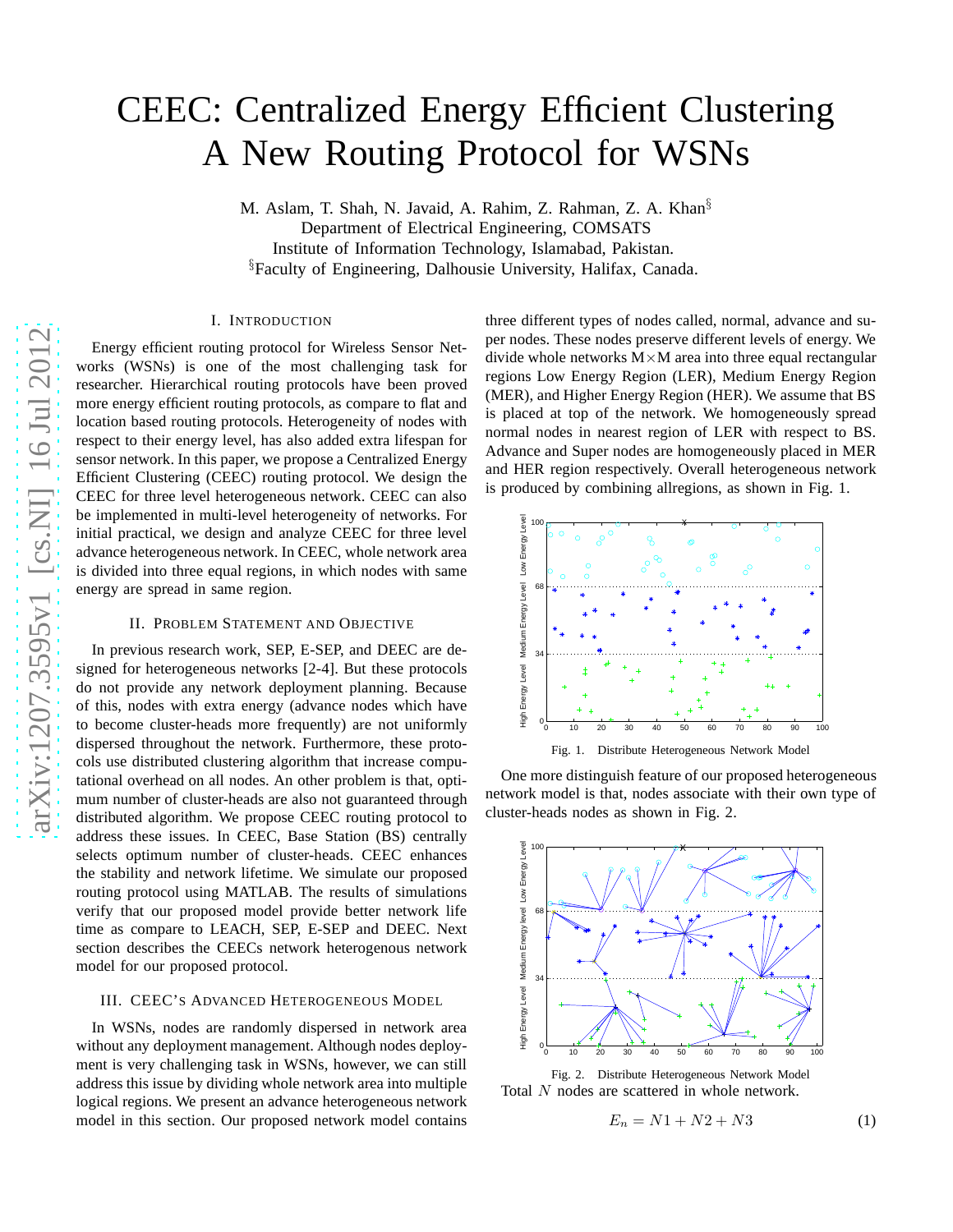N1 are normal nodes, N2 are advance nodes and N3 are super nodes. In three level heterogeneous network, energy assigned to normal nodes is  $E_0$ . Advance and super nodes have  $\alpha$  and  $2 \times \alpha$  factors more energy respectively as compared to normal nodes. Total energy of all normal nodes is:

$$
E_n = N1 \times E_0 \tag{2}
$$

Total energy of advance nodes is:

$$
E_a = N2 \times (E_0 + (1 \times \alpha))
$$
 (3)

Similarly, total energy of super nodes can be calculated as:

$$
E_s = N3 \times (E_0 + (1 \times 2\alpha))
$$
 (4)

In this way, total energy of all nodes is:

$$
E_t = N1 \times E_O + N2 \times (E_O + (1 \times \alpha))
$$
  
+
$$
N3 \times (E_O + (1 \times 2\alpha))
$$
 (5)

From above equations, it is clearly understandable that proposed advance heterogeneous network model spread the nodes in network area with the ascending order of energy. As the distance of nodes from BS increases, energy level of the nodes is also increases. It brings the equal distribution of resources with respect to responsibilities of nodes.

#### IV. PROPOSED CEEC

In current section, we propose a Centralized Energy Efficient Clustering (CEEC) routing protocol. In earlier section, we propose advance heterogeneous network model, in which nodes with different energy level are deployed in separate regions. In CEEC, BS performs central clustering formation in network, with help of central control algorithm of CEEC. Advance central control algorithm considers four factors for selection of cluster-heads, initial energy of nodes, residual energy of nodes, average energy of each region and location of nodes. Operation of CEEC is based on rounds, with adjustable duration. Each round is divided into Network Settling Time (NST) and Network Transmission Time (NTT). During NST cluster-heads are selected and multiple clusters are formed. During NTT, sensed information from all nodes is transmitted to BS with help of cluster-heads.

#### *A. Network Settling Time (NST)*

Efficient cluster formation is key technique to enhance the network lifetime. During NST suitable cluster-heads are selected by BS, with the help of central control algorithm. In central control algorithm, BS calculates three different average energies for normal, advance and super nodes to obtain separate cluster-heads for all regions. BS knows the initial energy of all nodes for the first round and it can simply calculate the average energies for first round. After first round, nodes provide their residual energy information to BS. Another significance of our proposed protocol is that nodes provide their residual energy information along data

packets transmitted in NTT. This factor also saves their extra transmission energy cost, paid during NST, as it is paid in conventional centralized control protocols. Average energy of residual energy of all normal nodes, which are spread in closest LER to BS, is calculated by:

$$
\overline{E_n(r)} = \frac{1}{N1} \sum_{i=1}^{N1} E_{(ni)}(r)
$$
\n(6)

Where,  $\overline{E_n(r)}$  is average energy and r is current round of operation. Similarly average energy of advance nodes, which are spread in MER to BS, is calculated by:

$$
\overline{E_a(r)} = \frac{1}{N2} \sum_{i=1}^{N2} E_{(ai)}(r)
$$
 (7)

Where,  $N2$  are advance type of nodes. Average energy of super nodes, which are spread in HER to BS, will be:

$$
\overline{E_s(r)} = \frac{1}{N3} \sum_{i=1}^{N3} E_{(si)}(r)
$$
 (8)

Where, N3 are super nodes and  $\overline{E_s(r)}$  is their average energy.

After calculation of average energy of each region, BS compares energy of each node to their corresponding regions average energy. Nodes with higher or equal energy to average energies  $(E_i \geq AverageEnergy)$  are selected by BS as Expected Cluster-Heads (ECHs). BS has to select desired percentage  $P$  of cluster-heads in every round, for each type of nodes. If number of ECHs are greater than required CHs, BS will select  $AliveNodes \times P$  cluster-heads with maximum residual energy and minimum distance to BS. These finally elected cluster-heads will be grouped as Finally Selected Cluster-Heads (FSCHs).

BS multi-casts announcements of selection to FSCHs, instead of broadcasting to all nodes, as it happens in previous centralized routing protocols. It also reduces computational over-head of non-cluster-head nodes. FSCHs receive the final decision of selection from BS and advertise their status updates to all nodes laying in their range. If non-cluster-head node receives multiple advertisements, then it selects its clusterhead with high Received Signal Strength Indication (RSSI) and link quality. Non-cluster-head nodes send their association request to their Corresponding Cluster-Heads (CCHs) using CSMA-CA. The main restriction in association of nodes is that, these nodes have to select cluster-head of their own region. Then CCHs assign specific TDMA slots to its member nodes for data transmission during NTT. NST is very small as compare to NTT and total duration of single NST is between the end of a NTT to start of next NTT.

## *B. Network Transmission Time (NTT)*

NTT is similar to LEACH and other clustering routing protocols. In NTT all nodes send their data to their CCHs, in assigned time slots. Cluster-heads receive the data from